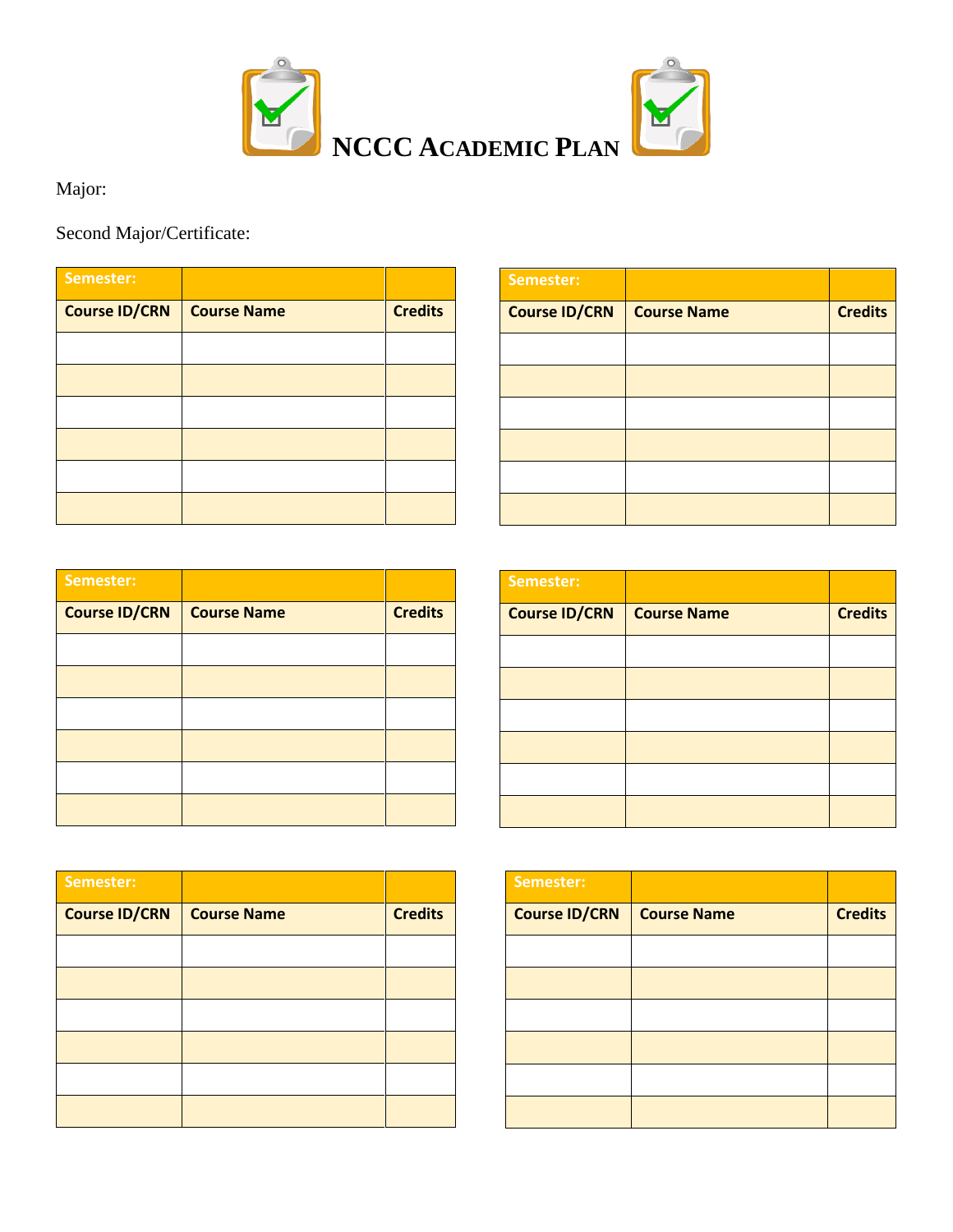## **CREATING AN ACADEMIC PLAN**



2. Click on **Programs** on the drop down list. It will take you to the page below. Click on your major. Make sure to note if you are pursuing a certificate, an AAS, or an AS degree.



3. After clicking on your intended major, click on the **blue button**.